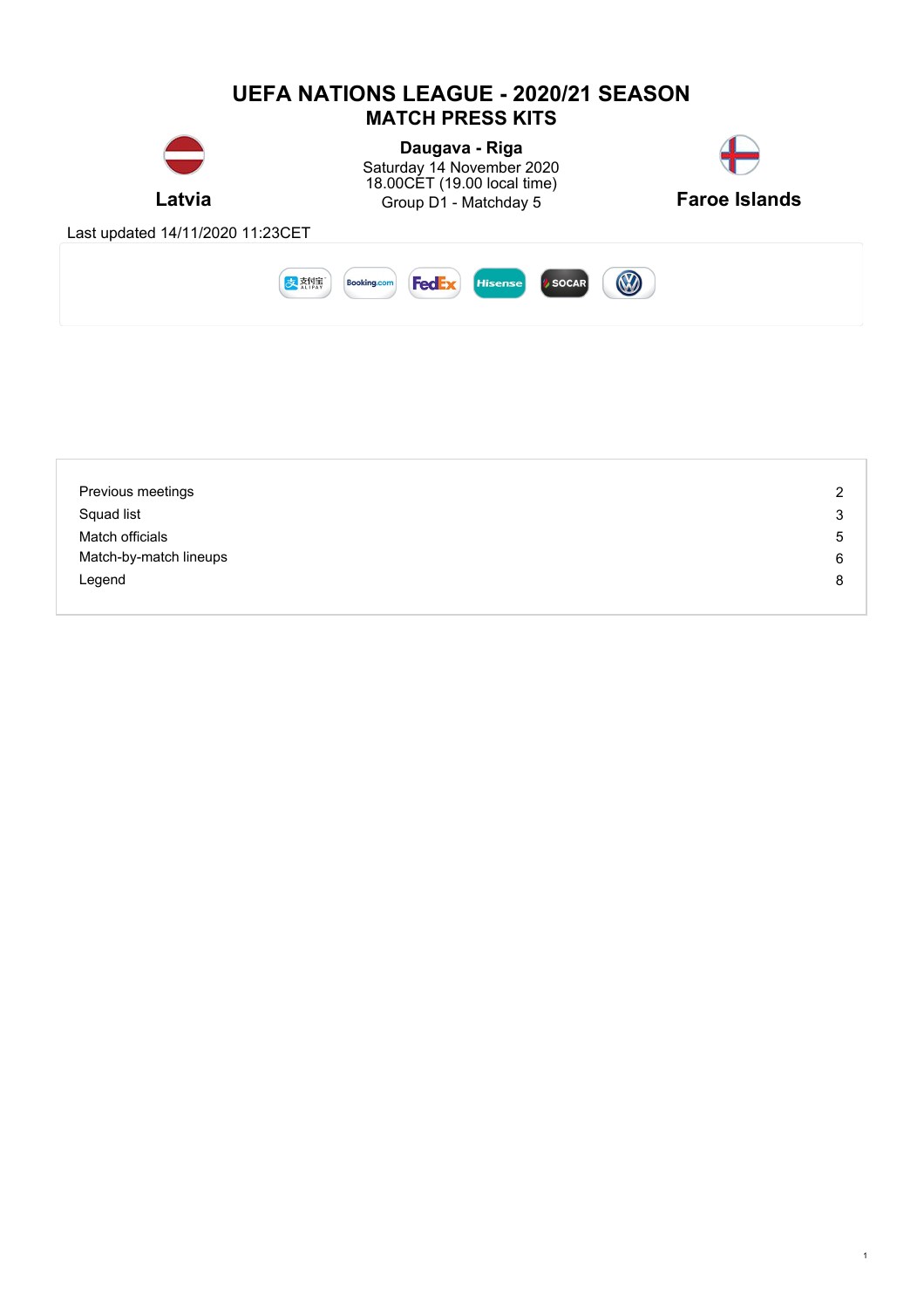# **Previous meetings**

## **Head to Head**

## **UEFA Nations League**

| <b>Date</b> | <b>Stage</b><br>reached | <b>Match</b>           | <b>Result</b> | <b>Venue</b> | <b>Goalscorers</b>              |
|-------------|-------------------------|------------------------|---------------|--------------|---------------------------------|
| 10/10/2020  | GS-FT                   | Faroe Islands - Latvia |               | Forshavn     | O. Faerø 28; J.<br>Ikaunieks 25 |

## **FIFA World Cup**

| <b>Date</b> | <b>Stage</b><br>reached | <b>Match</b>                              | <b>Result</b> | <b>Venue</b> | <b>Goalscorers</b>             |
|-------------|-------------------------|-------------------------------------------|---------------|--------------|--------------------------------|
|             |                         | 07/10/2017 QR (GS) Faroe Islands - Latvia | $0 - 0$       | Torshavn     |                                |
|             |                         | 07/10/2016 QR (GS) Latvia - Faroe Islands | $0 - 2$       | Riga         | Nattestad 19,<br>Edmundsson 70 |

|               | Qualifying                                                                                     | Final<br>tournament                                                            | <b>Total</b> |
|---------------|------------------------------------------------------------------------------------------------|--------------------------------------------------------------------------------|--------------|
|               | Home<br>Away                                                                                   |                                                                                |              |
|               |                                                                                                | PId W D L PId W D L PId W D L PId W D L GF GA                                  |              |
| <b>Total</b>  |                                                                                                |                                                                                |              |
| Latvia        | 1 0 0 1<br>$\begin{array}{\begin{array}{\small \begin{array}{\small \end{array}}}}\end{array}$ | $1 \mid 0 \mid 1 \mid 0 \mid 4 \mid 0 \mid 3 \mid 1 \mid 2 \mid 4$<br> 0 1 0 1 |              |
| Faroe Islands | $\overline{0}$<br>$-1$ 0 $+$                                                                   | 0 1 0 4 13 0 4 2                                                               |              |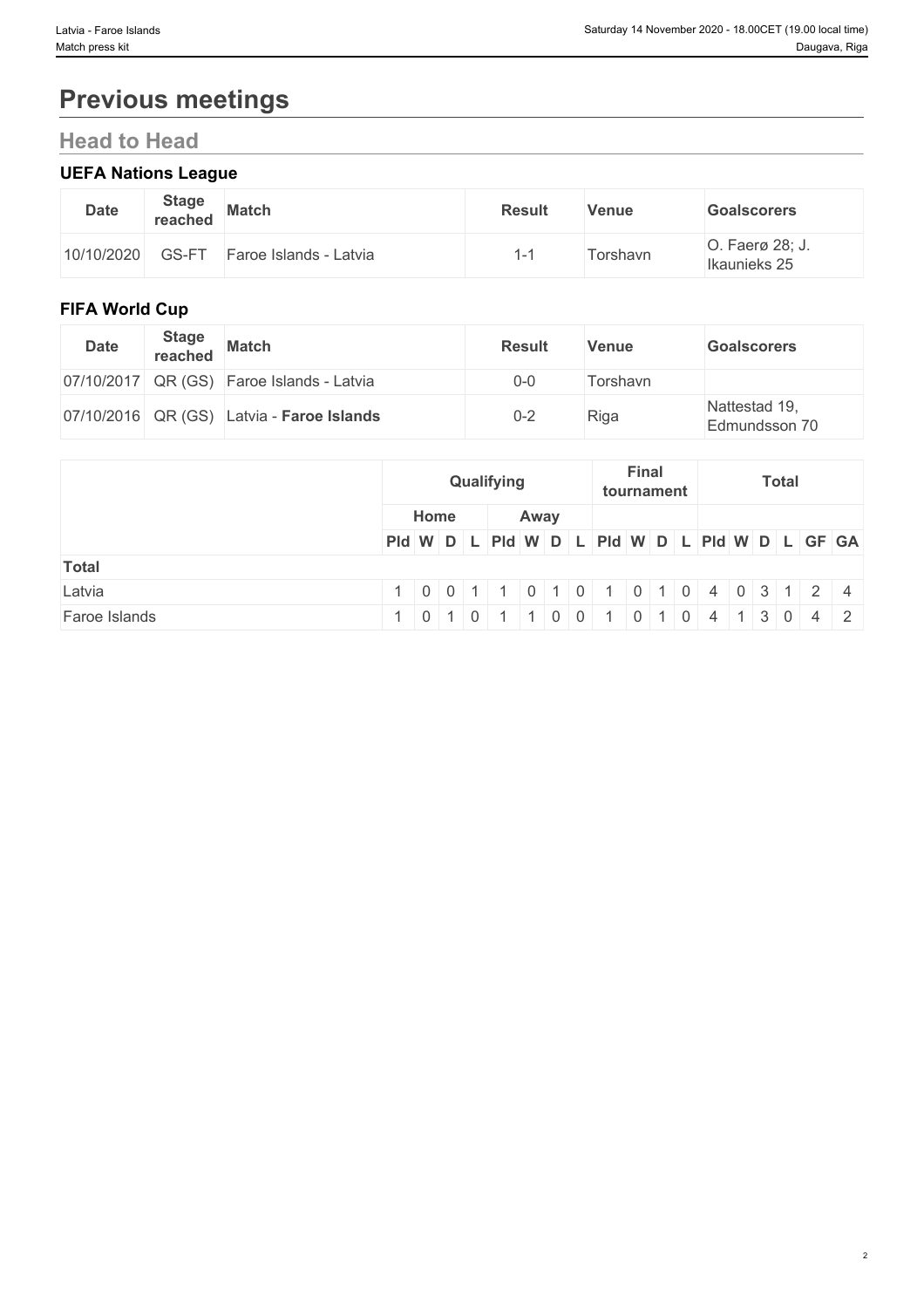## **Squad list**

#### **Latvia**

|                          |                          |               |     |                     |                          | League phase        |                     |  |
|--------------------------|--------------------------|---------------|-----|---------------------|--------------------------|---------------------|---------------------|--|
|                          | No. Player               | <b>DoB</b>    | Age | Club                | D                        | Pld Gls             |                     |  |
|                          | <b>Goalkeepers</b>       |               |     |                     |                          |                     |                     |  |
|                          | <b>Kaspars Ikstens</b>   | 05/06/1988 32 |     | <b>RFS</b>          | $\sim$                   | $\mathsf{O}\xspace$ | $\mathsf{O}\xspace$ |  |
|                          | 12 Roberts Ozols         | 10/09/1995 25 |     | Riga                | $\overline{\phantom{a}}$ | $\mathsf{O}\xspace$ | $\overline{0}$      |  |
|                          | 23 Dāvis Ošs             | 03/12/1994 25 |     | Spartaks<br>Jūrmala |                          | $\mathsf{O}$        | $\overline{0}$      |  |
|                          | <b>Defenders</b>         |               |     |                     |                          |                     |                     |  |
|                          | 3 Mārcis Ošs             | 25/07/1991    | 29  | Lugano              |                          | $\overline{2}$      | $\boldsymbol{0}$    |  |
| 4                        | <b>Kaspars Dubra</b>     | 20/12/1990    |     | 29 Olexandriya      | $\overline{\phantom{a}}$ | $\overline{2}$      | $\mathsf{O}\xspace$ |  |
| 5                        | <b>Elvis Stuglis</b>     | 04/07/1993 27 |     | Riga                | $\overline{\phantom{a}}$ | $\mathbf{1}$        | $\mathbf 0$         |  |
|                          | 6 Antonijs Černomordijs  | 26/09/1996 24 |     | Riga                | $\star$                  | $\overline{2}$      | $\mathbf 0$         |  |
|                          | 7 Vladimirs Kamešs       | 28/10/1988 32 |     | Riga                | $\overline{\phantom{a}}$ | $\boldsymbol{0}$    | $\mathbf 0$         |  |
|                          | 21 Krišs Kārkliņš        | 31/01/1996 24 |     | Valmiera            | $\ast$                   | $\mathbf{3}$        | $\boldsymbol{0}$    |  |
|                          | <b>Midfielders</b>       |               |     |                     |                          |                     |                     |  |
|                          | 2 Daniels Ontužāns       | 07/03/2000 20 |     | Bayern              | $\overline{\phantom{a}}$ | $\mathsf{O}$        | $\boldsymbol{0}$    |  |
| 8                        | <b>Ritvars Rugins</b>    | 17/10/1989 31 |     | Riga                | $\star$                  | $\overline{2}$      | $\mathsf{O}\xspace$ |  |
|                          | 10 Jānis Ikaunieks       | 16/02/1995 25 |     | <b>RFS</b>          | $\sim$                   | $\overline{4}$      | $\mathbf{1}$        |  |
|                          | 11 Roberts Savalnieks    | 04/02/1993 27 |     | <b>RFS</b>          | $\overline{\phantom{a}}$ | $\overline{4}$      | $\boldsymbol{0}$    |  |
|                          | 13 Raivis Jurkovskis     | 09/12/1996 23 |     | Liepāja             | $\overline{\phantom{a}}$ | $\mathfrak{S}$      | $\,0\,$             |  |
|                          | 14 Andrejs Ciganiks      | 12/04/1997 23 |     | Zorya<br>Luhansk    | $\star$                  | $\overline{4}$      | $\overline{0}$      |  |
|                          | 15 Aleksejs Saveljevs    | 30/01/1999 21 |     | Mantova             | $\overline{\phantom{a}}$ | $\boldsymbol{0}$    | $\mathbf 0$         |  |
|                          | 16 Alvis Jaunzems        | 16/06/1999 21 |     | Valmiera            | $\overline{\phantom{a}}$ | $\overline{4}$      | $\boldsymbol{0}$    |  |
|                          | 18 Ingars Stuglis        | 12/02/1996 24 |     | Liepāja             | $\overline{\phantom{a}}$ | $\boldsymbol{0}$    | $\mathbf 0$         |  |
|                          | 19 Mārtiņš Ķigurs        | 31/03/1997 23 |     | Liepāja             | $\overline{\phantom{a}}$ | 3                   | $\boldsymbol{0}$    |  |
|                          | <b>Forwards</b>          |               |     |                     |                          |                     |                     |  |
|                          | 9 Dāvis Ikaunieks        | 07/01/1994 26 |     | Mladá<br>Boleslav   |                          | $\sqrt{2}$          | $\mathbf 0$         |  |
|                          | 17 Raimonds Krollis      | 28/10/2001 19 |     | <b>METTA</b>        | $\star$                  | $\overline{2}$      | $\overline{0}$      |  |
|                          | 20 Roberts Uldriķis      | 03/04/1998 22 |     | Sion                | $\ast$                   | $\mathfrak{S}$      | $\mathsf 0$         |  |
|                          | 22 Vladislavs Gutkovskis | 02/04/1995 25 |     | Raków               | $\overline{\phantom{a}}$ | $2 \mid$            | $\overline{0}$      |  |
| Coach                    |                          |               |     |                     |                          |                     |                     |  |
| $\overline{\phantom{a}}$ | Dainis Kazakevičs        | 30/03/1981 39 |     |                     | $\overline{\phantom{a}}$ |                     | $4 \ 0$             |  |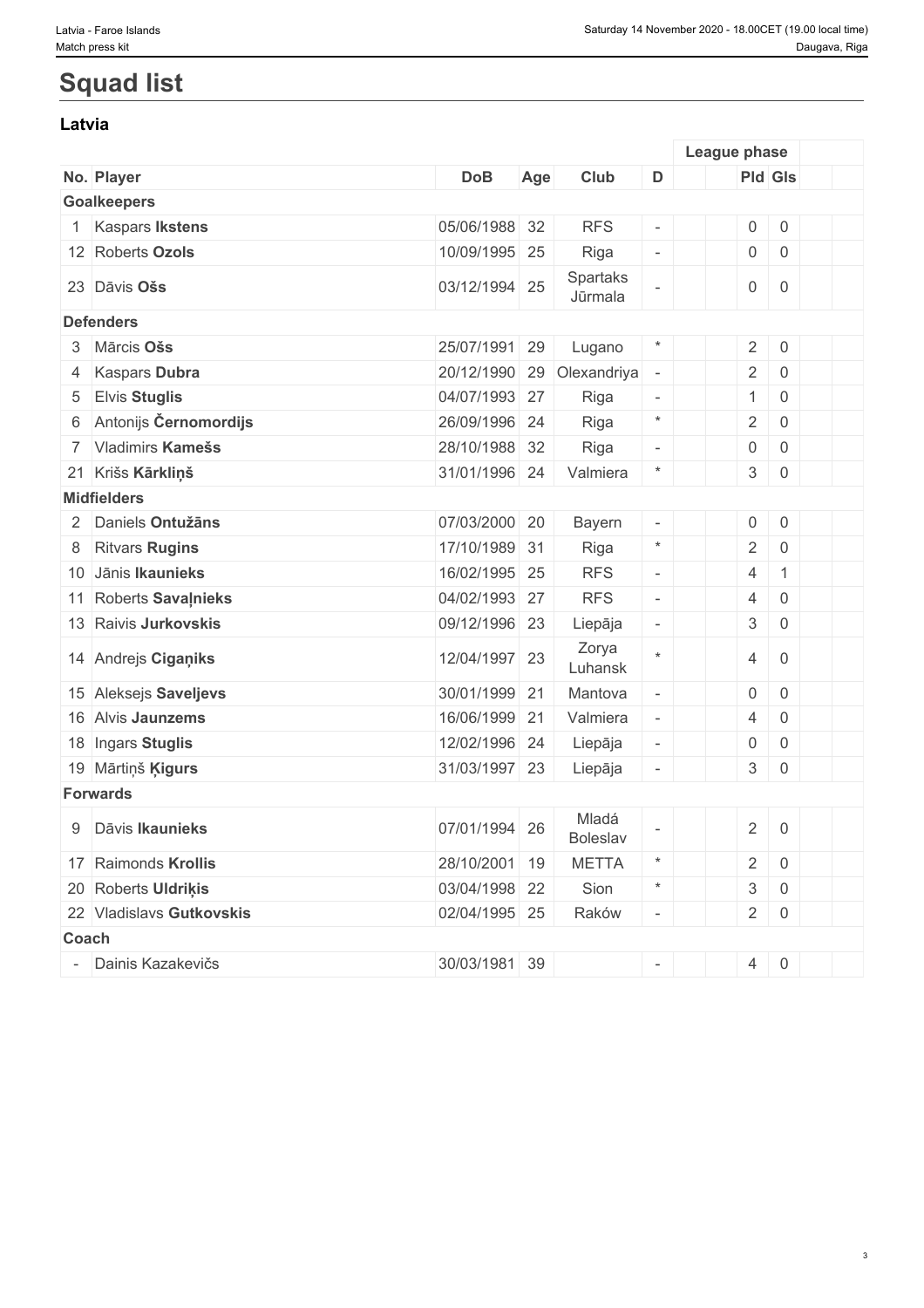#### **Faroe Islands**

|              |                            |               |     |                |                          | League phase        |                     |  |
|--------------|----------------------------|---------------|-----|----------------|--------------------------|---------------------|---------------------|--|
|              | No. Player                 | <b>DoB</b>    | Age | Club           | D                        | Pld Gls             |                     |  |
|              | <b>Goalkeepers</b>         |               |     |                |                          |                     |                     |  |
|              | <b>Gunnar Nielsen</b>      | 07/10/1986 34 |     | <b>FH</b>      |                          | $\mathbf{1}$        | $\,0\,$             |  |
|              | 12 Teitur Gestsson         | 19/08/1992 28 |     | HB             | $\equiv$                 | $\sqrt{3}$          | $\mathbf 0$         |  |
|              | 23 Kristian Joensen        | 21/12/1992 27 |     | ΚÍ             | $\omega$                 | $\mathsf{O}\xspace$ | $\mathbf 0$         |  |
|              | <b>Defenders</b>           |               |     |                |                          |                     |                     |  |
|              | 3 Viljormur Davidsen       | 19/07/1991 29 |     | VB             |                          | $\overline{4}$      | $\mathsf{O}\xspace$ |  |
| 4            | <b>Bartal Wardum</b>       | 03/05/1997 23 |     | <b>HB</b>      | $\mathcal{L}$            | $\mathbf 0$         | $\mathbf 0$         |  |
| 5            | Sonni Ragnar Nattestad     | 04/08/1994 26 |     | <b>B36</b>     | $\star$                  | $\overline{4}$      | $\overline{0}$      |  |
|              | 13 Rógvi Baldvinsson       | 06/12/1989 30 |     | <b>Bryne</b>   | $\overline{\phantom{a}}$ | $\mathbf{1}$        | $\mathbf 0$         |  |
|              | 15 Odmar Faerø             | 01/11/1989 31 |     | ΚÍ             | $\sim$                   | $\overline{2}$      | $\mathbf{1}$        |  |
|              | 19 Ári Mohr Jónsson        | 22/07/1994 26 |     | Sandnes        | $\bar{a}$                | $\mathsf{O}\xspace$ | $\,0\,$             |  |
|              | <b>Midfielders</b>         |               |     |                |                          |                     |                     |  |
|              | <b>Brandur Hendriksson</b> | 19/12/1995    |     | 24 Helsingborg | S                        | $\overline{4}$      | $\mathbf{1}$        |  |
|              | 2 Jóannes Danielsen        | 10/09/1997 23 |     | ΚÍ             | $\star$                  | $\overline{4}$      | $\overline{0}$      |  |
|              | 7 Jóannes Bjartalíð        | 10/07/1996 24 |     | ΚÍ             | $\mathcal{L}$            | 4                   | $\overline{0}$      |  |
|              | 10 Sølvi Vatnhamar         | 05/05/1986 34 |     | Vikingur       | $\star$                  | $\overline{4}$      | $\overline{0}$      |  |
|              | 14 Magnus Jacobsen         | 23/05/2000 20 |     | <b>B36</b>     | $\overline{\phantom{a}}$ | $\mathsf{O}\xspace$ | $\overline{0}$      |  |
|              | 16 Gunnar Vatnhamar        | 29/03/1995 25 |     | Vikingur       | $\overline{\phantom{a}}$ | $\mathbf{1}$        | $\overline{0}$      |  |
|              | 17 Kaj Bartalsstovu        | 23/06/1991 29 |     | Valur          | $\overline{\phantom{a}}$ | $\mathsf{O}\xspace$ | $\overline{0}$      |  |
|              | 20 Dan Í Soylu             | 09/07/1996 24 |     | HB             | $\overline{\phantom{a}}$ | $\mathbf{1}$        | $\overline{0}$      |  |
|              | 21 Hedin Hansen            | 30/07/1993 27 |     | HB             | $\omega$                 | 1                   | $\mathbf 0$         |  |
|              | <b>Forwards</b>            |               |     |                |                          |                     |                     |  |
|              | 8 Adrian Justinussen       | 21/07/1998 22 |     | <b>HB</b>      | $\omega$                 | $\mathbf 0$         | $\mathbf 0$         |  |
| 9            | Gilli Rólantsson           | 11/08/1992 28 |     | <b>Brann</b>   | $\overline{\phantom{a}}$ | $\overline{2}$      | $\mathbf 0$         |  |
|              | 11 Klæmint Olsen           | 17/07/1990 30 |     | <b>NSÍ</b>     | $\overline{\phantom{a}}$ | 4                   | $\overline{4}$      |  |
|              | 18 Meinhard Olsen          | 10/04/1997 23 |     | <b>GAIS</b>    | $\star$                  | $\sqrt{3}$          | $\mathbf 0$         |  |
|              | 22 Hilmar Leon Jakobsen    | 02/08/1997 23 |     | HB             | $\sim$                   | $\mathsf{O}\xspace$ | $\mathbf 0$         |  |
| <b>Coach</b> |                            |               |     |                |                          |                     |                     |  |
|              | - Håkan Ericson            | 29/05/1960 60 |     |                |                          | $\overline{4}$      | $\mathbf 0$         |  |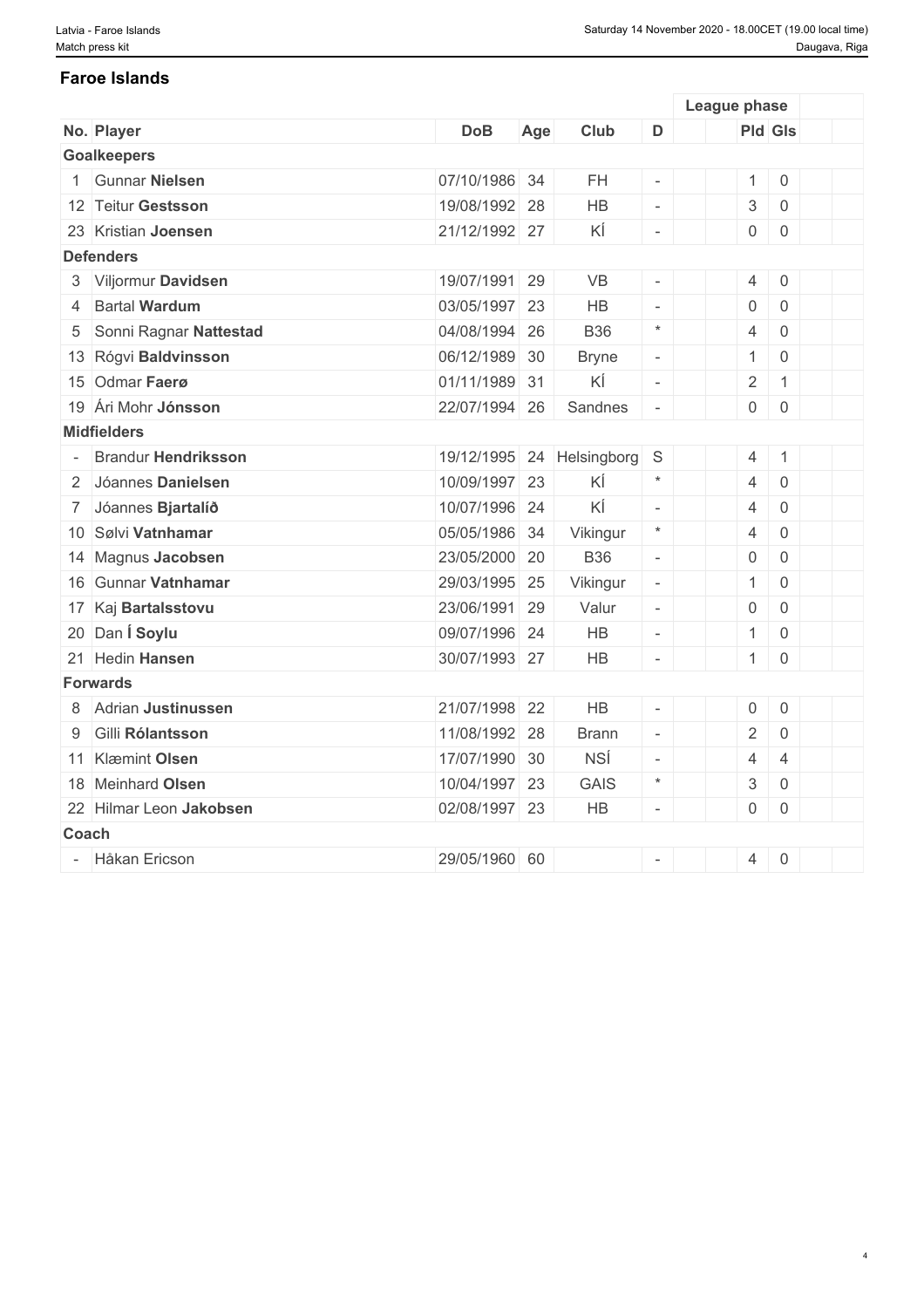# **Match officials**

| <b>Referee</b>               | Nikola Dabanović (MNE)                       |  |
|------------------------------|----------------------------------------------|--|
| <b>Assistant referees</b>    | Milovan Djukić (MNE), Vladan Todorović (MNE) |  |
| <b>Fourth official</b>       | Miloš Bošković (MNE)                         |  |
| <b>UEFA Delegate</b>         | Styrbjörn Oskarsson (FIN)                    |  |
| <b>UEFA Referee observer</b> | Sascha Amhof (SUI)                           |  |
|                              |                                              |  |

### **Referee**

| Name      | of birth<br>Date | UEF/<br>matches          |
|-----------|------------------|--------------------------|
| Nikola    |                  |                          |
| Jabanović | /12/198          | $\overline{\phantom{0}}$ |
|           | o                | - 12                     |
|           |                  |                          |

## **UEFA Nations League matches between the two teams**

No such matches refereed

## **Other matches involving teams from either of the two countries involved in this match**

No such matches refereed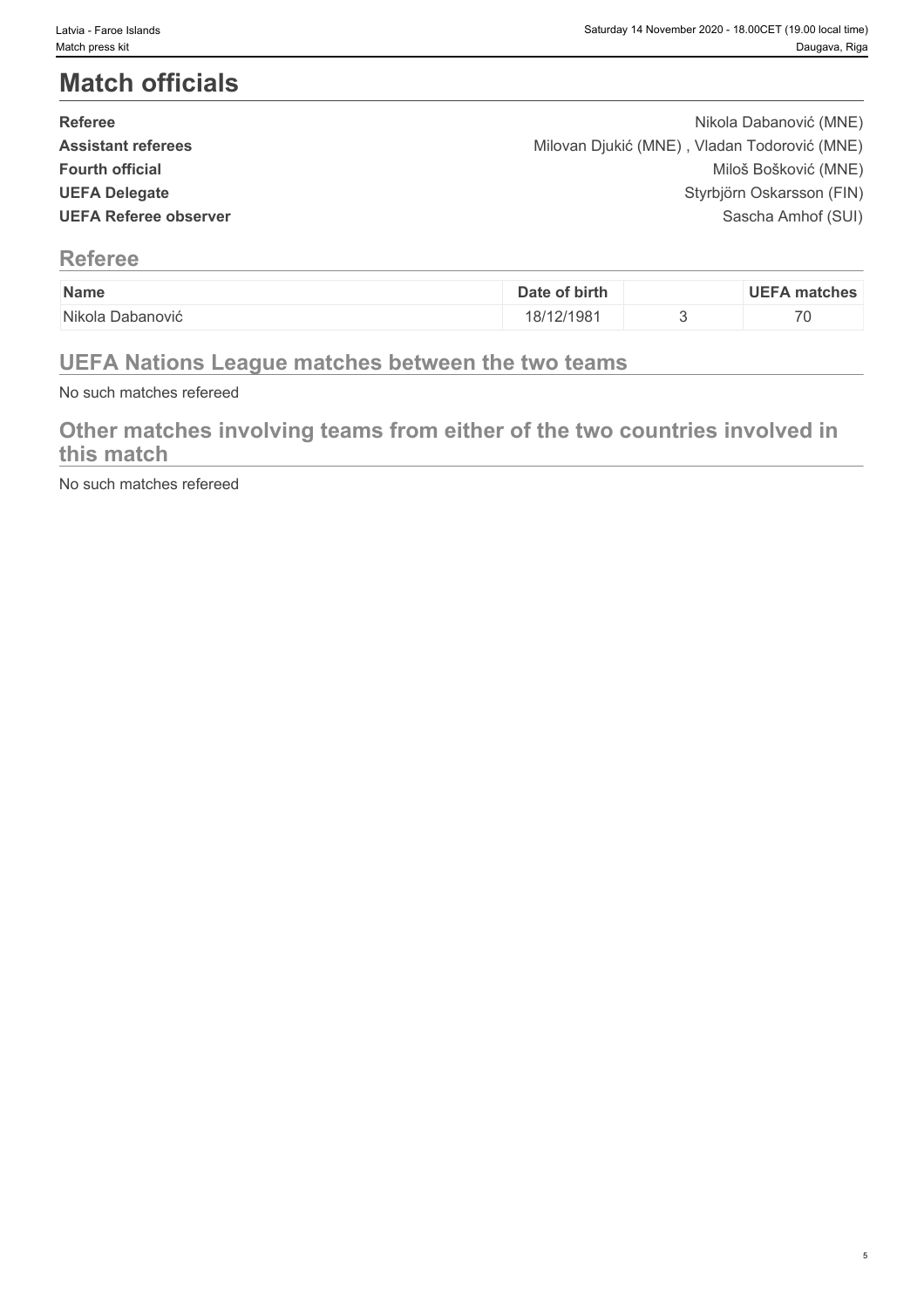## **Match-by-match lineups**

## **Latvia**

#### **UEFA Nations League - Group stage – final tournament**

#### **Group D1**

| Team                 | Pid W D L GF GA Pts |                                               |  |  |  |
|----------------------|---------------------|-----------------------------------------------|--|--|--|
| <b>Faroe Islands</b> |                     | 4 3 1 0 7 3 10                                |  |  |  |
| Malta                |                     | $4 \mid 1 \mid 2 \mid 1 \mid 4 \mid 4 \mid 5$ |  |  |  |
| Latvia               |                     | 40311233                                      |  |  |  |
| Andorra              |                     | 4 0 2 2 0 3 2                                 |  |  |  |

#### **Matchday 1** (03/09/2020)

#### **Latvia 0-0 Andorra**

**Latvia:** Šteinbors, Dubra, Černomordijs, Emsis, J. Ikaunieks, Savaļnieks, Jurkovskis, Cigaņiks (81 Ķigurs), Fjodorovs (46 Uldriķis), Zjuzins (81 Jaunzems), Gutkovskis

#### **Matchday 2** (06/09/2020)

**Malta 1-1 Latvia Goals:** 1-0 Nwoko 15, 1-1 Guillaumier 25 (og) **Latvia:** Šteinbors, Dubra, Černomordijs, Emsis, J. Ikaunieks, Savaļnieks (67 Rugins), Jurkovskis, Cigaņiks, Jaunzems, Zjuzins (86 Kārkliņš), Krollis (62 D. Ikaunieks)

#### **Matchday 3** (10/10/2020)

**Faroe Islands 1-1 Latvia Goals:** 0-1 J. Ikaunieks 25, 1-1 O. Faerø 28 **Latvia:** Šteinbors, M. Ošs, Tobers (68 Kārkliņš), Stuglis, Rugins, J. Ikaunieks, Savaļnieks, Cigaņiks, Jaunzems (67 Ķigurs), Zjuzins (82 Emsis), Uldriķis (82 Krollis)

#### **Matchday 4** (13/10/2020)

**Latvia 0-1 Malta Goals:** 0-1 S. Borg 90+7 **Latvia:** Šteinbors, M. Ošs, Tobers (63 Emsis), D. Ikaunieks (64 Ķigurs), J. Ikaunieks, Savaļnieks, Jurkovskis, Cigaņiks (84 Jaunzems), Zjuzins (54 Kārkliņš), Tarasovs, Gutkovskis (64 Uldriķis)

#### **Matchday 5** (14/11/2020)

Latvia-Faroe Islands

#### **Matchday 6** (17/11/2020)

Andorra-Latvia

#### **Faroe Islands**

#### **UEFA Nations League - Group stage – final tournament**

#### **Matchday 1** (03/09/2020)

#### **Faroe Islands 3-2 Malta**

**Goals:** 1-0 K. Olsen 25, 1-1 Degabriele 37, 1-2 Agius 73, 2-2 A. Olsen 87, 3-2 Hendriksson 90 **Faroe Islands:** Nielsen, Danielsen, V. Davidsen, Vatnsdal, Nattestad, Hansson, Bjartalíð (79 Johannesen), Hendriksson, S. Vatnhamar, K. Olsen (71 A. Olsen), M. Olsen (65 Í Soylu)

#### **Matchday 2** (06/09/2020)

#### **Andorra 0-1 Faroe Islands**

**Goals:** 0-1 K. Olsen 31 **Faroe Islands:** Gestsson, Danielsen, V. Davidsen, Vatnsdal, Nattestad, Hansson, Bjartalíð (72 M. Olsen), Hendriksson, S. Vatnhamar, K. Olsen (87 Andreasen), Johannesen (58 A. Olsen)

#### **Matchday 3** (10/10/2020)

**Faroe Islands 1-1 Latvia Goals:** 0-1 J. Ikaunieks 25, 1-1 O. Faerø 28 **Faroe Islands:** Gestsson, V. Davidsen, Nattestad, Hansson, Bjartalíð (82 Johannesen), Hendriksson (11 G.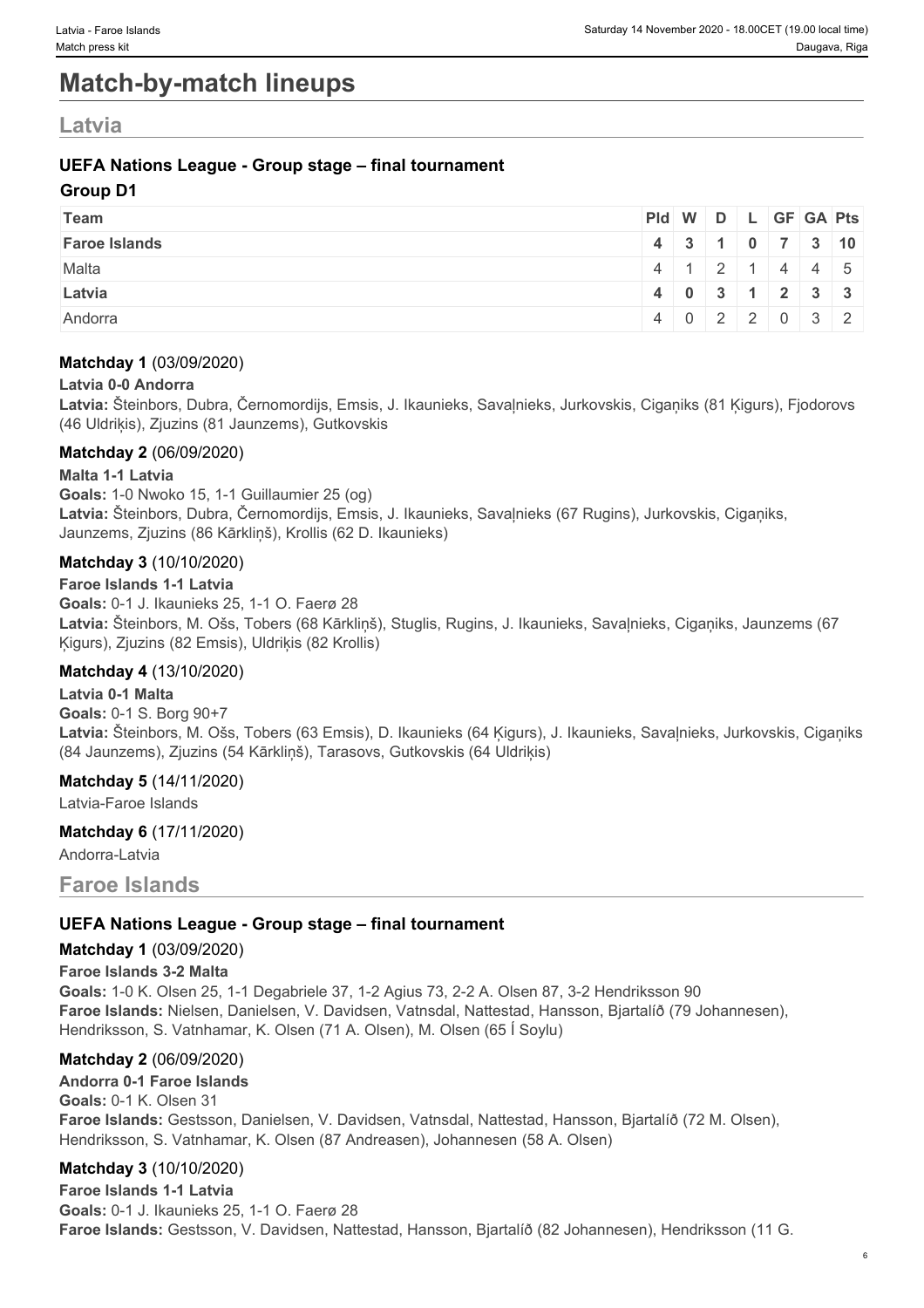Vatnhamar), Rólantsson (82 Danielsen), S. Vatnhamar (65 Baldvinsson), K. Olsen, O. Faerø, A. Olsen (65 Edmundsson)

#### **Matchday 4** (13/10/2020)

#### **Faroe Islands 2-0 Andorra**

**Goals:** 1-0 K. Olsen 19, 2-0 K. Olsen 33 **Faroe Islands:** Gestsson, Danielsen (72 Rólantsson), V. Davidsen, Nattestad (92 H. Hansen), Hansson, Bjartalíð, Hendriksson, S. Vatnhamar (72 A. Olsen), K. Olsen, O. Faerø, M. Olsen (55 Edmundsson)

#### **Matchday 5** (14/11/2020)

Latvia-Faroe Islands

#### **Matchday 6** (17/11/2020)

Malta-Faroe Islands